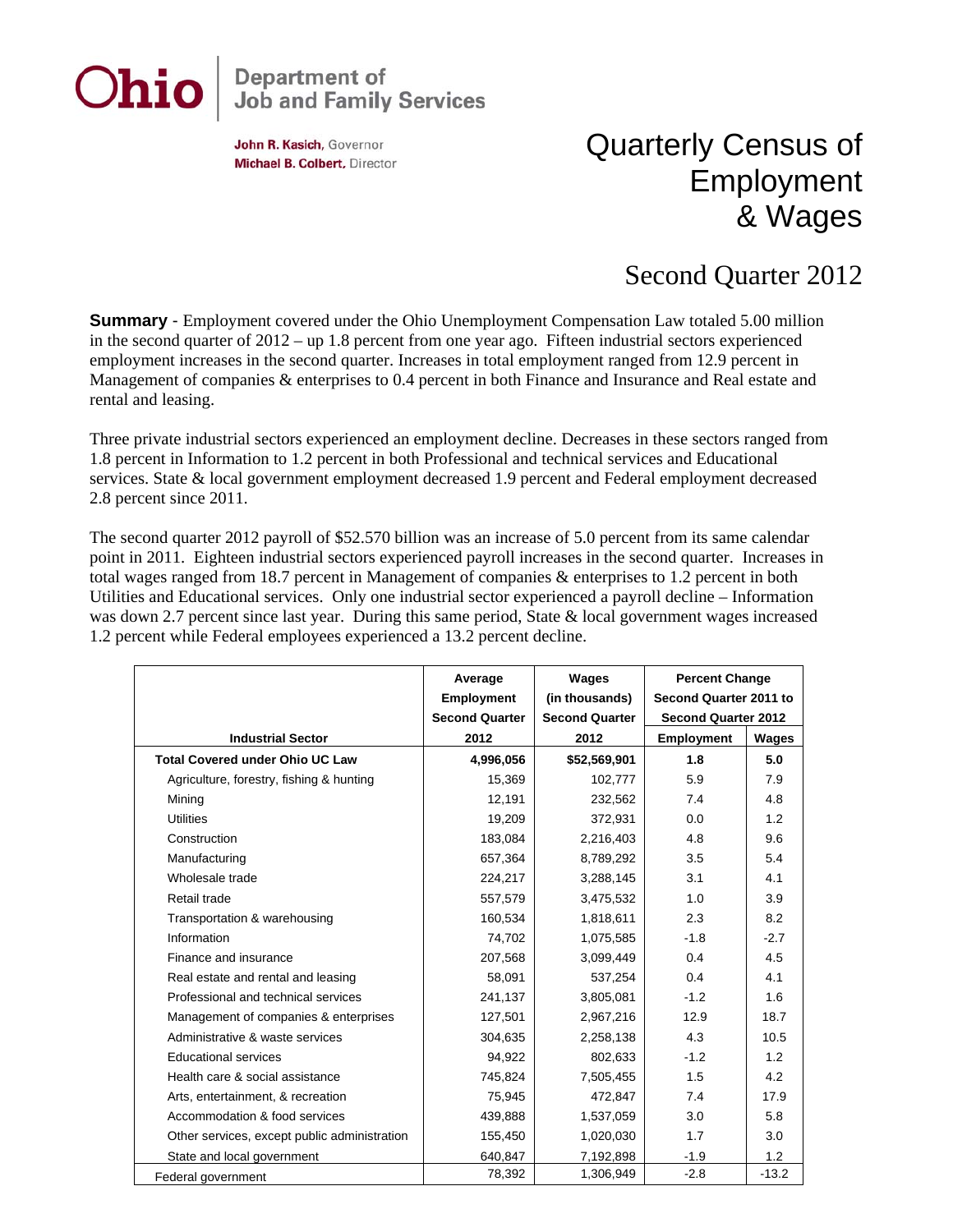All of Ohio's ten largest counties experienced employment increases from their second quarter 2011 levels. Increases ranged from 2.1 percent in Cuyahoga, Franklin and Stark Counties to 0.5 percent in Butler County.

Each of the ten largest counties experienced payroll increases since 2011. Payroll gains since the second quarter of 2011 ranged from 11.2 percent in Franklin County to 1.3 percent in Butler County.

|                                        | Average<br><b>Employment</b><br><b>Second Quarter</b> | Wages<br>(in thousands)<br><b>Second Quarter</b> | <b>Percent Change</b><br>Second Quarter 2011 to<br><b>Second Quarter 2012</b> |       |
|----------------------------------------|-------------------------------------------------------|--------------------------------------------------|-------------------------------------------------------------------------------|-------|
| <b>Industrial Sector</b>               | 2012                                                  | 2012                                             | <b>Employment</b>                                                             | Wages |
| <b>Total Covered under Ohio UC Law</b> | 4,996,056                                             | \$52,569,901                                     | 1.8                                                                           | 5.0   |
| <b>Butler</b>                          | 138,601                                               | \$1,418,927                                      | 0.5                                                                           | 1.3   |
| Cuyahoga                               | 685,548                                               | \$8,080,848                                      | 2.1                                                                           | 4.8   |
| <b>Franklin</b>                        | 655,951                                               | \$7,924,151                                      | 2.1                                                                           | 11.2  |
| <b>Hamilton</b>                        | 482,715                                               | \$6,041,666                                      | 1.2                                                                           | 2.7   |
| Lorain                                 | 94,894                                                | \$911,055                                        | 1.9                                                                           | 5.4   |
| Lucas                                  | 200,196                                               | \$2,082,758                                      | 1.4                                                                           | 6.5   |
| Mahoning                               | 96,746                                                | \$809,722                                        | 1.2                                                                           | 1.9   |
| Montgomery                             | 240,407                                               | \$2,437,587                                      | 0.7                                                                           | 1.6   |
| Stark                                  | 153,544                                               | \$1,367,394                                      | 2.1                                                                           | 2.1   |
| Summit                                 | 255,068                                               | \$2,653,517                                      | 1.2                                                                           | 3.1   |
| All other counties                     | 1,991,900                                             | 18,842,276                                       | 2.1                                                                           | 4.6   |

The chart that follows presents the percentage of Ohio covered employment in each of the ten largest counties and all other counties combined. Ten of Ohio's 88 counties account for more than 60 percent of the state's covered employment.



**Percentage of Second Quarter 2012 Employment - Ten Largest Counties**